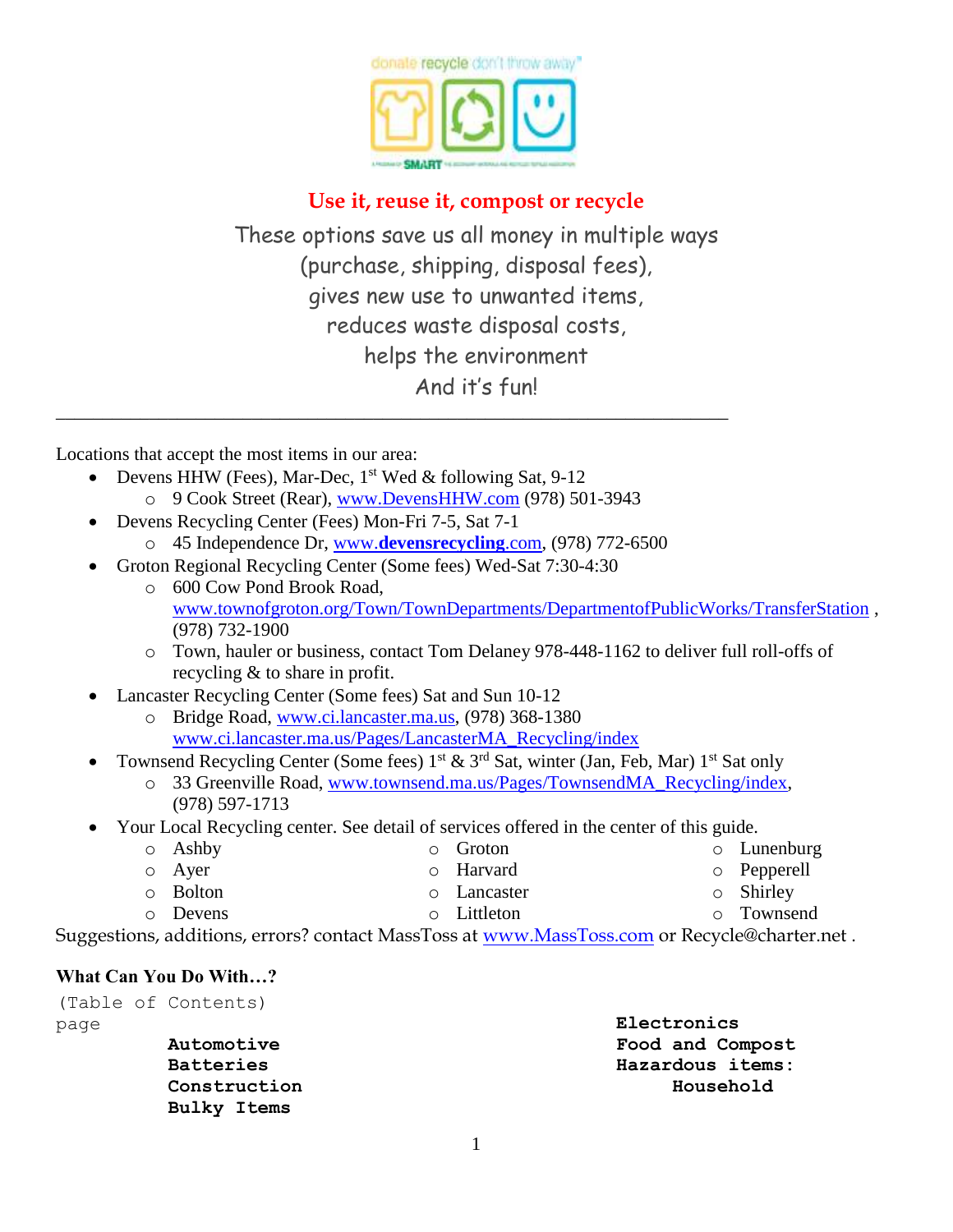**Medications & Pharmaceuticals Needles & sharps Metal Paper Plastic, Metal & Glass Containers**

**Plastic (Bulky, Plastic Bags & Styrofoam) Recyclables in Large Volumes Reuse Yard / Garden Miscellaneous Disposal**



#### **AUTOMOBILES** / boats/Vehicles

Contact your favorite charity or search online for "car, boat donation", "recreational vehicle donation". Possibilities: [www.mareinc.org/Car-Donation](http://www.mareinc.org/Car-Donation) , [www.donateacar.com/massachusetts-charities](http://www.donateacar.com/massachusetts-charities)

#### **AUTOMOTIVE PRODUCTS**

Automotive products contain many hazardous materials and must be handled with care. Do not dump in your trash, on the ground or down the drain.

**Motor oil** 

Take to DevensHHW or your local town recycling center or where you purchased oil.

**Motor oil filters** 

Jiffy Lube will properly dispose of the old filters.

**Empty motor oil bottles**

Bottles and other packaging that contained hazardous products are not recyclable, throw away.

**Antifreeze**

Take to Devens HHW facility [www.devenshhw.com](http://www.devenshhw.com/). Antifreeze is not only hazardous; its deceiving color and sweet taste may attract children, pets and wild animals.

#### **TIRES**

Your local community Recycling Center accepts tires Liberty Tire Recycling [www.libertytire.com/ContactUs/Locations/Littleton-MA,](http://www.libertytire.com/ContactUs/Locations/Littleton-MA.aspx) 256 Ayer Road Littleton (978) 772-4251 Devens Recycling Center, 45 Independence Dr, www.**[devensrecycling](http://www.devensrecycling.com/)**.com, (978) 772-6500 \_\_\_\_\_\_\_\_\_\_\_\_\_\_\_\_\_\_\_\_\_\_\_\_\_\_\_\_\_\_\_\_\_\_\_\_\_\_\_\_\_\_\_\_\_\_\_\_\_\_\_\_\_\_\_\_\_\_\_\_\_\_\_\_\_\_\_\_\_\_\_\_\_\_\_\_\_\_\_\_\_\_\_\_\_\_\_



# **Batteries (Rechargeable & Car)**

Common household batteries (**alkaline**, zinc and others in sizes A, AA, AAA, C and D) manufactured after 1994 **don't contain mercury or other hazardous/recyclable and can be thrown away in your regular trash**. All **other types of batteries require special disposal** because they contain hazardous materials. **Button batteries (**found in watches, hearing aids, electronics and some toys):

Stores that sell button batteries and watch/jewelry shops accept button batteries for free;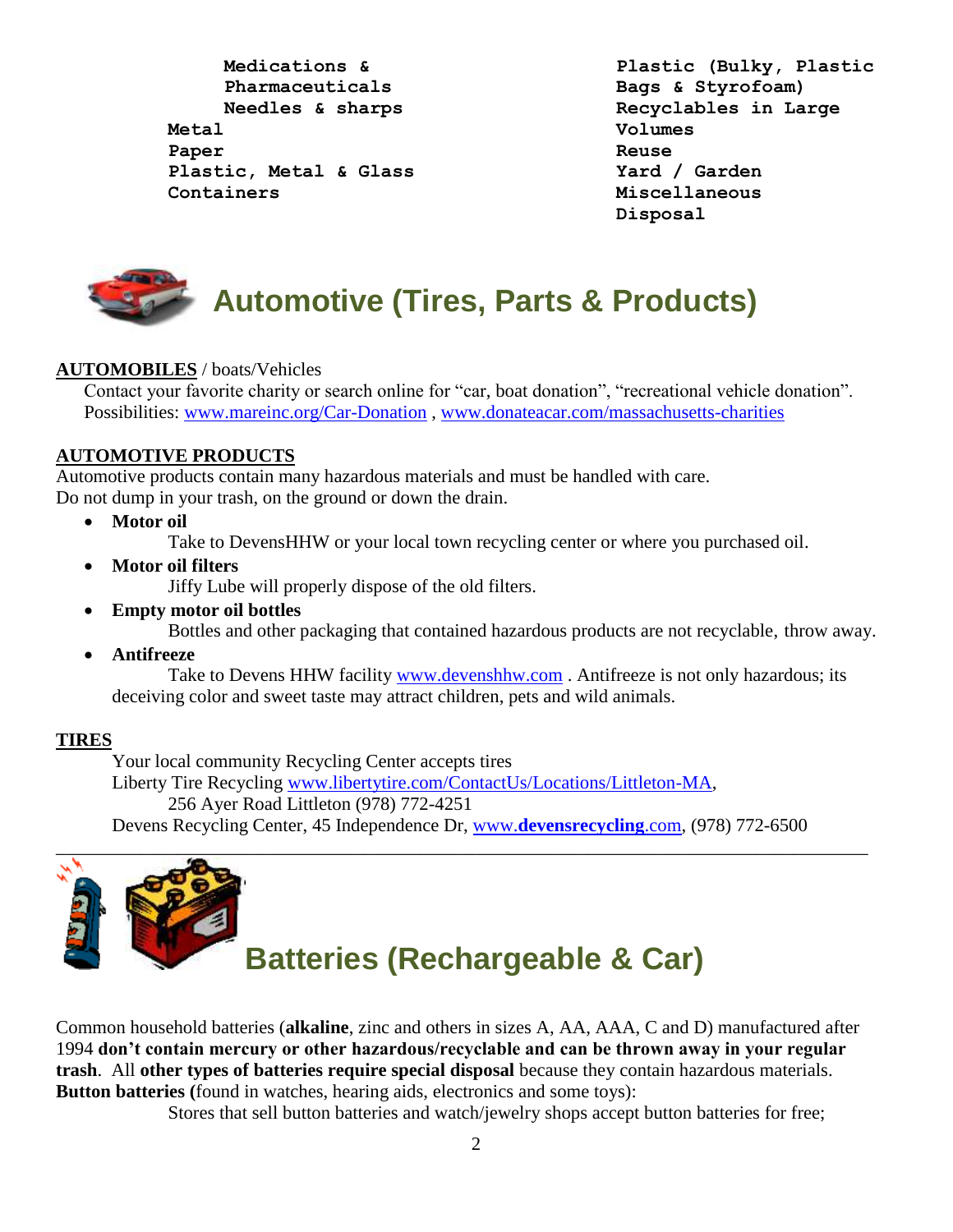- **Lead acid batteries** (found in automobiles, trucks, lawn mowers): When you buy a new battery, the retailer is required to take your old one back at no charge. Your local recycling center accepts lead acid batteries.
- **Lithium batteries** (found primarily in cameras and other equipment):

All-American-Recycling, [www.all-american-recycling.com](http://www.all-american-recycling.com/) Sculley Rd Ayer(978) 772-2854.

Check all batteries carefully before disposal; look for "Lithium" on the label. They may resemble alkaline batteries, but lithium batteries should be recycled properly.

\_\_\_\_\_\_\_\_\_\_\_\_\_\_\_\_\_\_\_\_\_\_\_\_\_\_\_\_\_\_\_\_\_\_\_\_\_\_\_\_\_\_\_\_\_\_\_\_\_\_\_\_\_\_\_\_\_\_\_\_\_\_\_\_\_\_\_\_\_\_\_\_\_\_\_\_\_\_\_\_\_\_\_\_\_\_

#### **Rechargeable batteries**

- o ( Nickel Cadmium (Ni-Cd), Nickel Metal Hydride (Ni-MH), Lithium Ion (Li-ion), Nickel-Zinc (Ni-Zn), small Sealed Lead Acid (Pb) batteries) Bring to where you bought the batteries, your local recycling center or Devens HHW
- o Find other local options to recycle rechargeable batteries at [www.rbrc.org.](http://www.rbrc.org/) 877-2 recycle See how they recycle the batteries- [www.call2recycle.org/program-info/](http://www.call2recycle.org/program-info/)



# **BUILDING & REMODELING MATERIALS**

Construction & Demolition ("C&D") waste includes asphalt, asphalt shingles, bricks, cement, cinder blocks, clapboard, concrete, doors, flooring, insulation, lumber, mortar, plaster, plywood, roofing, sheetrock, shingles, tiles, windows and wood. Vehicles with a capacity greater than 5 cubic yards are subject to strict disposal requirements for C&D wastes in Massachusetts (see [www.mass.gov/dep/recycle/solid/cdbanfaq.pdf\)](file:///C:/Users/Contessa/AppData/Local/Microsoft/Windows/Temporary%20Internet%20Files/OLK6BEF/www.mass.gov/dep/recycle/solid/cdbanfaq.pdf)

- Reusable: Used building materials (in good condition) can be donated for re-use.
	- o **Habitat for Humanity Habitat ReStore in Leominster (Rte 117)** [restorencm.org/donate](http://restorencm.org/donate)  You can donate at the store or at events like the Oct 19, 2013 Recycle Your Reusable event in Shirley, or call to arrange pickup.
- Recycling All at one site
	- o **Devens Recycling Center** [www.devensrecycling.com/services/main](http://www.devensrecycling.com/services/main.htm) (978)772-6500 45 independence Drive, Devens, call about min fees
	- o **Charles George Companies.(AKS)** 15 Cobbler Drive Fitchburg, (800)965-9425. [www.charlesgeorgecompanies.com](http://www.charlesgeorgecompanies.com/)
	- o **E.L. Harvey Westborough Ma** 68 Hopkinton Rd. Westborough, (800)321.3002 [www.elharvey.com/schedule-a-tour/](http://www.elharvey.com/schedule-a-tour/)
	- o **E. L . Harvey in Fitchburg**. 50 Arbor Way Fitchburg,
- **Shingles** [www.shinglerecycling.org/content/massachusetts-shingle-recyclers](http://www.shinglerecycling.org/content/massachusetts-shingle-recyclers)
- **Wooden pallets** can be reused or recycled as "clean wood waste." Wood: Biomass Combustion Systems, [www.biomasscombustion.com](http://www.biomasscombustion.com/) 67 Millbrook Street, Suite 502, Worcester,(508) 798- 5970
- **Wood,** take to your local town recycling center. Note that pressure-treated wood contains chemicals so it should only be disposed of in a modern landfill. Don't put it in a backyard compost, brush or chipping pile. Don't burn it or send it to a waste incinerator for disposal.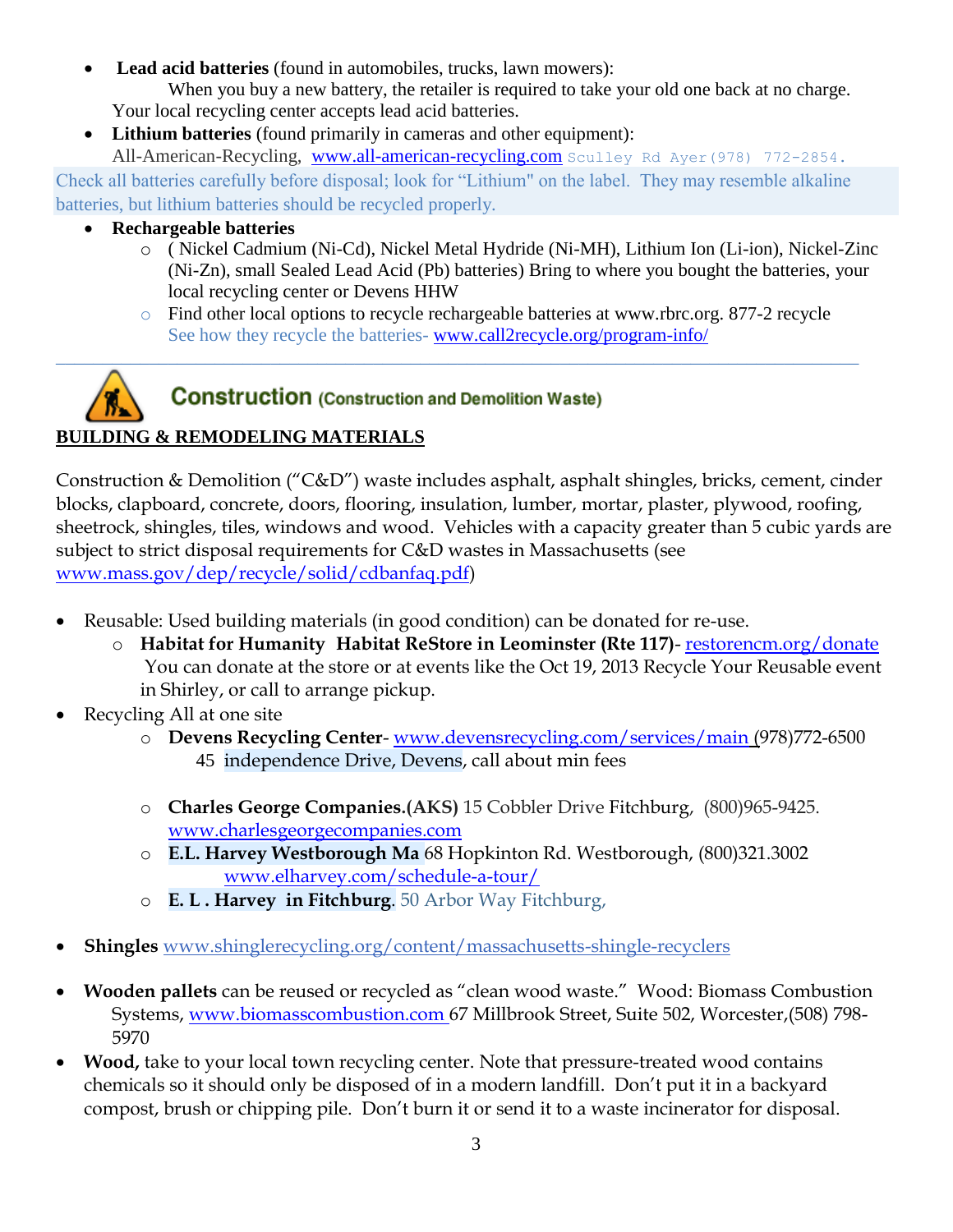- **Stone, Gravel, asphalt** JP Keating, 998 Reservoir Road Lunenburg, 978-582-5200 [www.pjkeating.comE](http://www.pjkeating.com/).H Perkins Construction, Sterling (508) 358-6161W.M Reisner Corp, Clinton, (978) 365-4585 [www.reisner.com/materials](http://www.reisner.com/materials)
- **Disposal** Fee-based disposal options are available at most Recycling Centers; call your community representative\* for more information.



- Large household items in usable condition look at "Reuse" below
	- o Repurpose consider how an item may be reused or made into other useable items. See GrotonFreeStuff
	- o Mattresses, boxsprings, furniture
		- Acton-The Household Goods Ministry: [www.hgrm.org/partners](http://www.hgrm.org/partners.htm) 978-635-1710
		- **Lowell- The Wish Project** [www.thewishproject.org/recycle](http://www.thewishproject.org/recycle) **978-441-9474**
		- **All Towns Event: Recycle your Reusables October 19, 2013 in Shirley www[.RecycleYourReusables.wordpress.com](http://recycleyourreusables.wordpress.com/) (978) 496-5839**
	- o Carpet
		- Fee-based disposal of area rugs, carpets and padding is available at most Recycling Centers.
- For disposal/ Recycling
	- o Recycling Centers collect
	- o Devens Recycling Center
	- o Coniglairo- will take apart the upholstered items, 701 Waverly Street, Framingham, (508) 872-9668 [www.conigliaro.com/programs/everything.cfm](http://www.conigliaro.com/programs/everything.cfm)



This category includes computers/monitors/ television sets, answering machines, cell phones, copy machines, DVD players, fax machines, pagers, printers, satellite dishes, scanners, telephones, VCRs, video game systems, etc…

\_\_\_\_\_\_\_\_\_\_\_\_\_\_\_\_\_\_\_\_\_\_\_\_\_\_\_\_\_\_\_\_\_\_\_\_\_\_\_\_\_\_\_\_\_\_\_\_\_\_\_\_\_\_\_\_\_\_\_\_\_\_\_\_\_\_\_\_\_\_\_\_\_\_\_\_\_\_\_\_\_\_\_\_\_\_\_\_

Collection sites

- Local Recycling Centers, see table
- Devens HHW accepts
- [All-American-Recycling.com,](http://all-american-recycling.com/) (978)772-2854, 1 Sculley Road, Unit B, Ayer
- PCLan **[www.pclan.net/](http://pclan.net/)** (978)597-0300, 267 Main Street, Townsend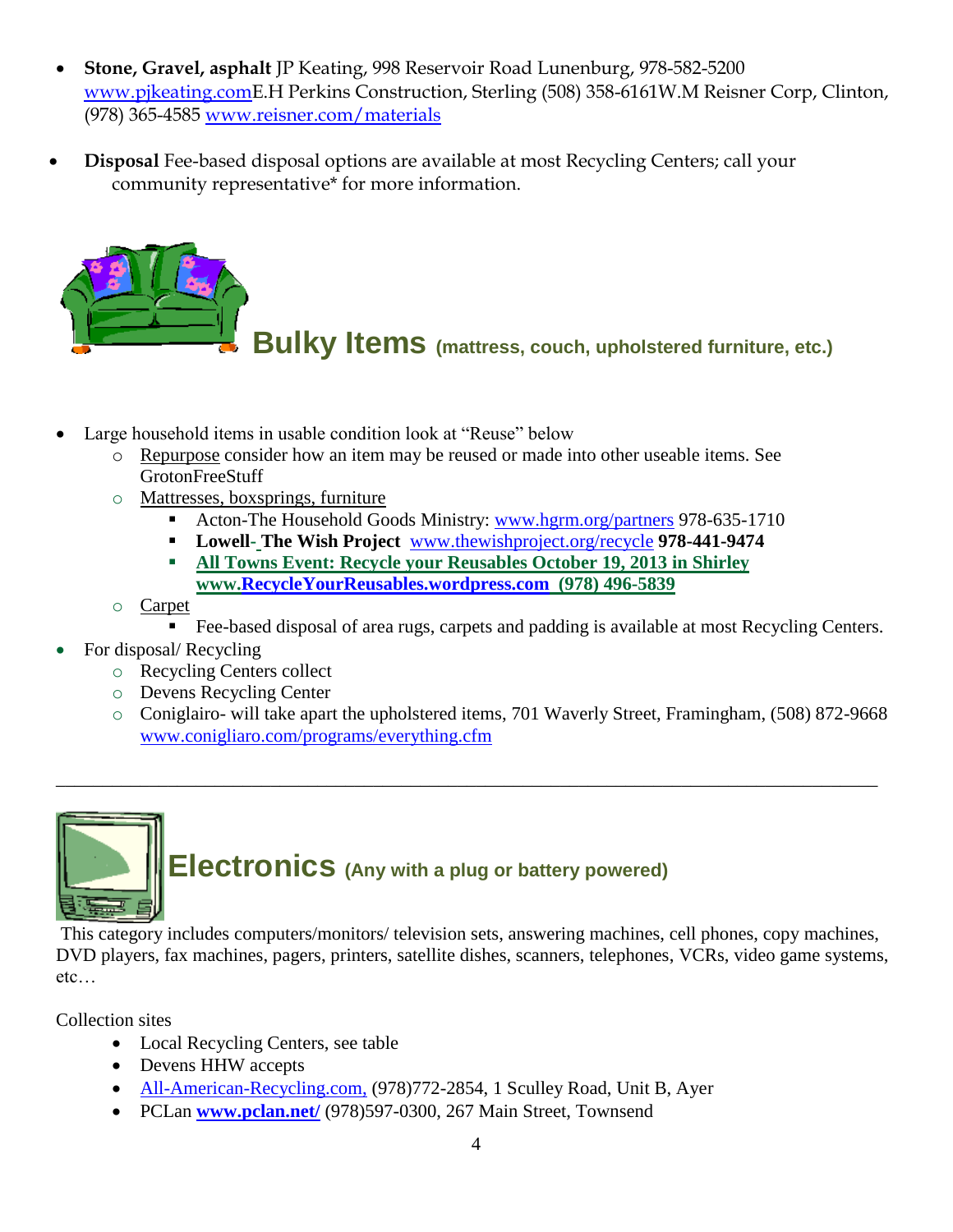- East Coast Recycling [www.eastcoastrecycling.com/collectionEvents](http://www.eastcoastrecycling.com/collectionEvents.html) (877)537-9940, 68 Walker Road, Shirley
- Salvation Army will accept electronic items at stores, Fitchburg. Will pick up at the house only if other items are included. 1-800-SATruck [www.SATruck.org](http://www.satruck.org/)
- Best Buy and Staples will recycle any eligible item at no charge.

# **ELECTRONIC MEDIA**

- New or used CDs -You can sell new or used CDs through [www.murfie.com](http://www.murfie.com/) and many other websites.
- Book collection programs also accept good DVD's, CD's and games
- [GreenDisk](http://www.greendisk.com/) offers a mail-in option for spare computer cords, cables, boards, chips, and computer peripherals, as well as all kinds of electronic media and their cases. For more information, go to [www.greendisk.com.](http://www.greendisk.com/)
- [Best Buy](http://earth911.com/blog/2009/12/17/best-buys-recycling-program-is-expensive-but-worth-it/) collects CDs and DVDs for recycling at in-store kiosks.
- The electronic recyclers want your wires too.

# **LIGHT BULBS**

Old-fashioned incandescent light bulbs are not recyclable and should be thrown away. Halogen bulbs, fluorescent bulbs and compact fluorescent bulbs ("CFLs") require special disposal (see "Mercury & mercurycontaining products" under hazardous).

# **INK, PRINTER & TONER CARTRIDGES**

- Many local schools and non-profit organizations collect cartridges for fundraising purposes.
- Cartridges are accepted for recycling at Devens HHW, Staples and Target.

**LIGHT STRINGS** Your local recycling center can collect with the electronics.



**COMPOST BINS** contact your community representative\* to find out if compost bins are available at your Recycling Center

# **LEFT OVER FOOD**

- Garden surplus- donate to local pantry such as Loaves & Fishes [www.loavesfishespantry.org/](http://www.loavesfishespantry.org/) 978-772-4627, 234 Barnum Rd, Devens
- Kitchen scraps can be composted, see "compost bins".

# **PIZZA BOXES**

Clean & soiled pizza boxes can be compost in your home compost bins

**VERMICOMPOST AND WORMS** can be purchased seasonally at:Mass Natural [\(978\) 874-0744](tel:%28978%29%20874-0744) 65 Bean Porridge Hill RoadWestminster,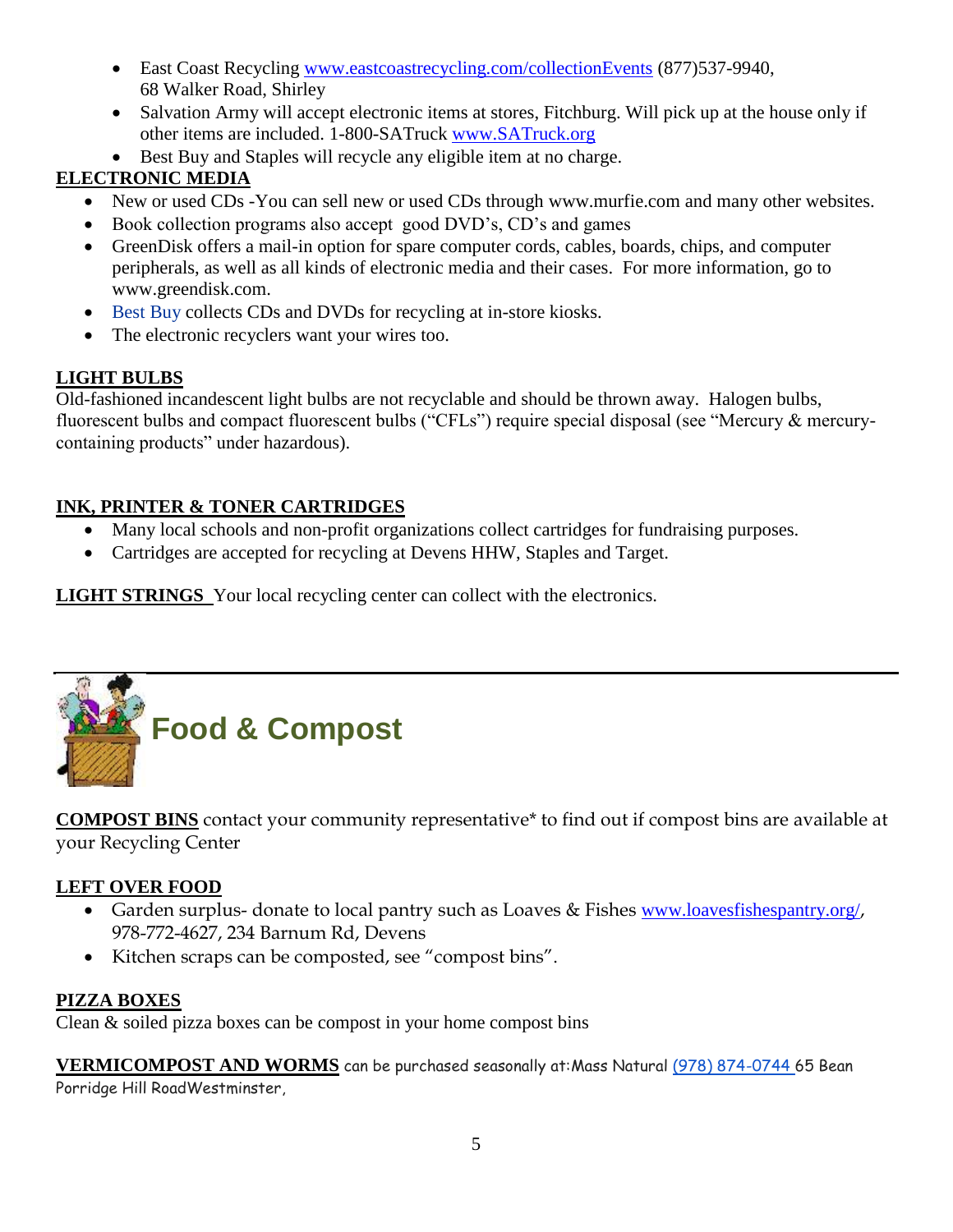

[www.DevensHHW.com](http://www.devenshhw.com/) Open March to December, 1<sup>st</sup> Wed and following Sat

#### **HOUSEHOLD HAZARDOUS WASTE**

Read the product label to determine if the product is considered hazardous, requiring special handling. Look for warnings and words like caustic, toxic, corrosive, poison, flammable, danger, and "keep out of reach of children." First, consider using up the product according to package directions, or giving it away to someone who will. Take to Devens HHW; go to **[www.Devenshhw.com](http://www.devenshhw.com/)** for the full list of what can be taken.

#### **MERCURY & MERCURY-CONTAINING PRODUCTS**

Take to your local recycling center or **[www.Devenshhw.com.](http://www.devenshhw.com/)** [Mercury](http://www.franklincountywastedistrict.org/mercury.html) is highly toxic and requires special disposal. It is not hazardous when contained in a sealed device. Exposure may be reduced by placing items in sealed plastic bags and handling them carefully to avoid breakage. Do not place mercury or items containing it in the trash or down a drain, and do not vacuum even the smallest spill. Instructions for handling mercury exposure can be found at [www.mass.gov](http://www.mass.gov/) - search "broken cfl" or "mercury spill".

#### **Fluorescent light bulbs**

Compact fluorescent lamps (CFLs) **Free CFL recycling is offered at :** 

# **Aubuchon Hardware stores, Home Depot, Lowes, and Ace Hardware.**

Larger fluorescent tubes Commercial organizations generating large numbers of bulbs may contract directly with a lamp recycler; licensed mercury recyclers can be found at [www.mass.gov](http://www.mass.gov/) - search "recycle mercury"

**Thermometers**

A mercury thermometer can be easily identified by the presence of a silver bulb at the end of a glass tube. Most recycling centers accept or take to Devens HHW.

**Thermostats** 

Thermostats with digital displays typically do not contain mercury switches. Switches containing liquid mercury are found in older wall-mounted thermostats. Carefully handle to avoid breakage. Most recycling centers accept or take to Devens HHW.

**Ballasts** 

Most fluorescent light fixtures produced before July 1979 contained ballasts with small amounts of PCBs (polychlorinated biphenyls), a highly toxic substance. PCB-free ballasts are marked "non-PCB." PCB ballasts are typically collected at the same sites as larger fluorescent tube-type bulbs. Contact your community representative\* for more information.

#### **PAINT & PAINT-RELATED PRODUCTS**

 Reuse-If your unwanted paint was purchased recently and is in good condition, consider donating it for use instead of throwing it away. Many school/community theatre groups and charitable organizations (such as Habitat for Humanity) will accept quality paint products. You may also offer it for reuse through GrotonFreeStuff or www.FreeCycle.org. See "Reuse" below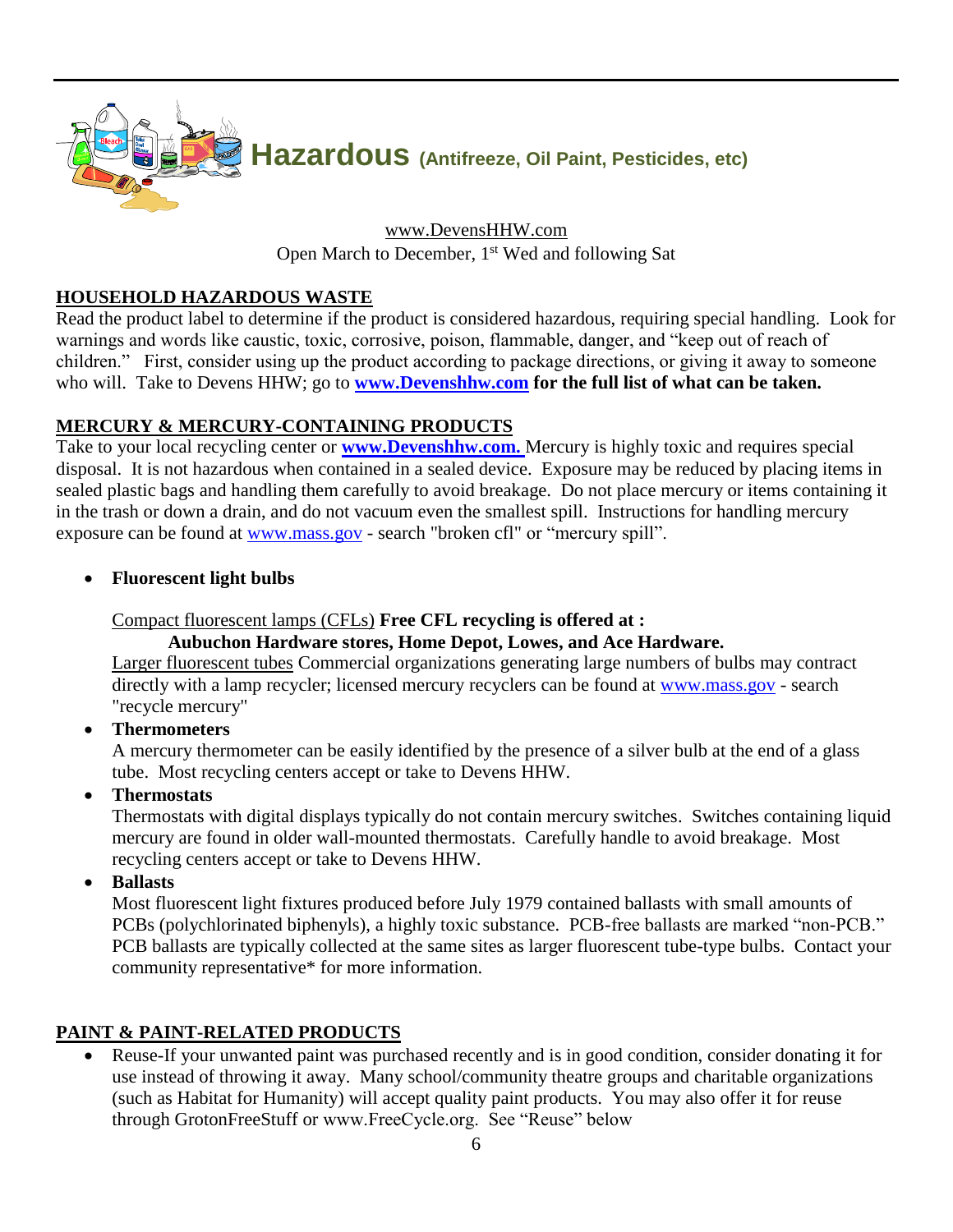- Petroleum (oil-based) paints, stains, thinners, and varnishes are considered hazardous materials, requiring proper disposal .Take to Devens HHW, [www.DevensHHW.com,](http://www.devenshhw.com/) open 20 times a year.
- Latex paint and water-based stains are accepted at Devens hazardous waste collections, but it can be thrown away when completely hardened. Speed up the process by adding paint hardener (available in hardware stores) or by stirring in clean kitty litter and allowing the mix to harden. When there are no free-flowing liquids, you may place the open paint can (without the lid) in your household trash.



Free medication collections:

- Periodically at local Police Departments. Next event is April 27, 2013, 10 AM 2 PM Visit [www.dea.gov](http://www.deadiversion.usdoj.gov/drug_disposal/takeback/index.html) or for more information on Take Back day\*. Check here for [Drug Take Back locations](http://www.deadiversion.usdoj.gov/drug_disposal/takeback/index.html) [www.deadiversion.usdoj.gov/drug\\_disposal/takeback/](http://www.deadiversion.usdoj.gov/drug_disposal/takeback/)
- Ayer Police Station collection container is available 24/7 just inside the lobby at 54 Park Street\*
- Groton Police Station collection container is available 24/7 just inside the lobby at 99 Pleasant St.\*
- \*No questions asked and non-residents welcome. Note that they do not accept needles, liquid, aerosol or biological hazards (blood, body fluids, etc).

View drug fact sheet here: [www.justice.gov/dea/druginfo/factsheets.shtml](http://www.justice.gov/dea/druginfo/factsheets.shtml)



.

# **Needles & sharps**

According to Massachusetts Sanitary Code, hypodermic needles, syringes, lances, and all other "sharps" cannot be placed loose in your trash or recycling bin. A State-wide ban on sharps disposal started July 1, 2012.

Nashoba Associated Boards of Health has implemented a sharps collection program which most area communities are members. Containers are picked up and returned to their 30 Central Avenue, Ayer office, (978)772-3335 Mon - Fri, 9am-4:30pm, www.**[nashoba](http://www.nashoba.org/)**.org, Sharps containers come in 2 sizes, \$5 for 5 quarts and \$8 for 8 quarts. [www.nashoba.org/public-health/hot-topics.](http://www.nashoba.org/public-health/hot-topics) Sharps can only be accepted in approved containers. If not associated with Nashoba Associated BOH contact your Board of Health for more information.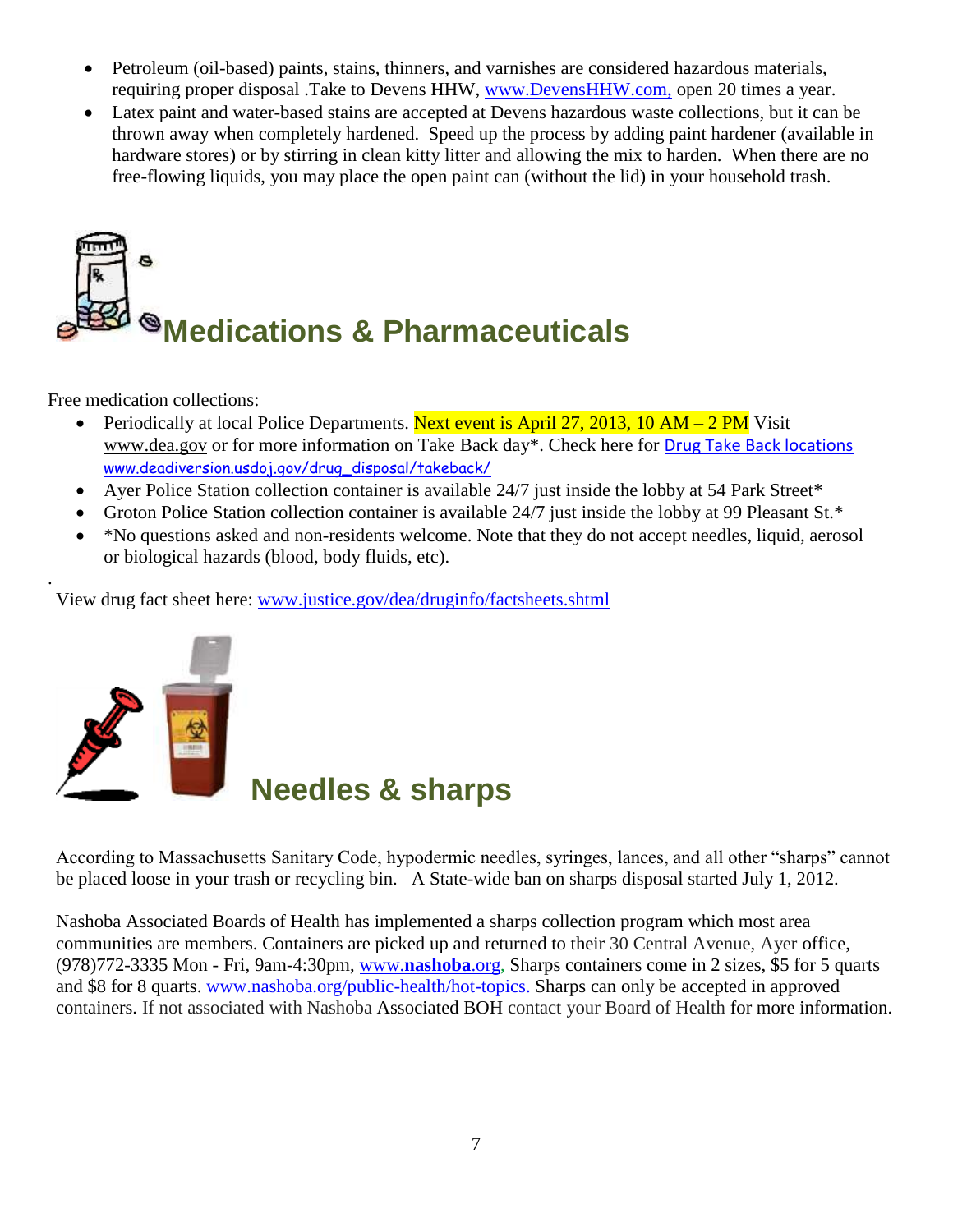

#### **APPLIANCES**

All local recycling centers accept appliances, Fees may apply.

#### **SCRAP METAL**

Reuse or take to your recycling center. Discarding scrap metal as trash is banned by State regulations. Area Metal recyclers

| www.all-american-    | 1 Sculley Road, unit A | Aver      | (978) 772-2854   |
|----------------------|------------------------|-----------|------------------|
| <u>recycling.com</u> |                        |           |                  |
| <b>MJS</b> Metals    | 60 Turnpike Rd         | Townsend  | (978) 597-2927   |
| www.mjsmetals.com    |                        |           |                  |
| Withington Scrap     | 70 Pleasant Street     | Lunenburg | $(978)$ 342-3922 |
| <b>AKS</b> Recycling | 15 Cobbler Dr          | Fitchburg | $(978)$ 345-9425 |





All Town Recycling Centers accept all paper

All private hauler recycling programs accept paper

Open to all:

Devens Public Works open 24/7, 99 Buena Vista Street

Groton Recycling Center, Wed-Sat 7:30-4:30, 600 Cow Pond Brook Rd

Lancaster Recycling Center, Sat & Sun 10-12, 435 Center Bridge Road

Townsend Recycling Center, 1st & 3rd Sat, 7a - 2p, winter (Jan, Feb, Mar) 1st Sat only, 33 Greenville Rd

#### **CARDBOARD BOXES**

All clean boxes are recyclable.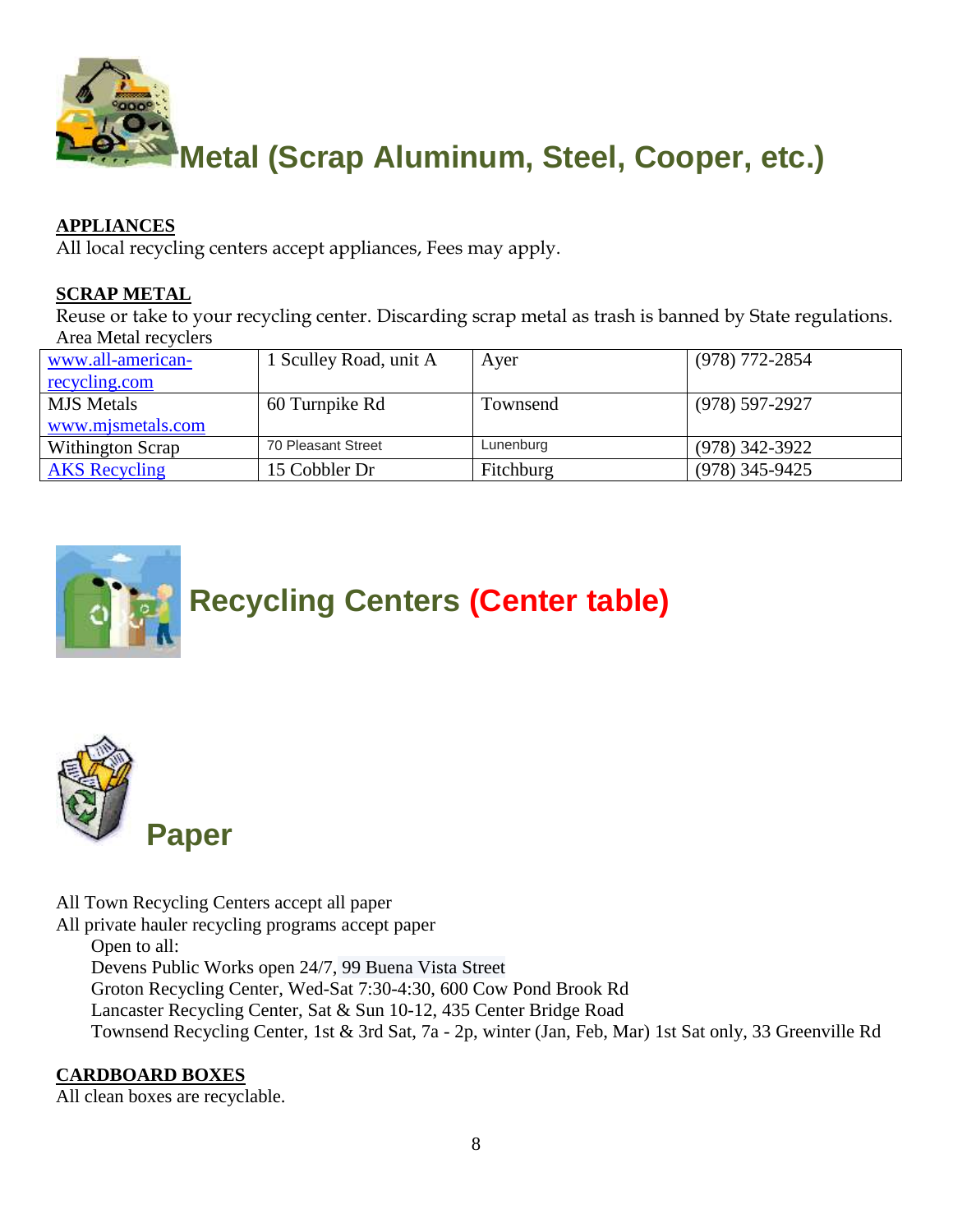# **JUNK MAIL & CATALOGS**

Unwanted mail and catalogs are recyclable. You can reduce them at the source:

- [www.DirectMail.com](http://www.directmail.com/)  a free service that gets your name off commercial mailing lists (www.directmail.com/directory/mail\_preference);
- www[.OptOutPrescreen.com](http://www.idealbite.com/wannatry/0111opt) a free service that ends pre-approved credit card and insurance offers
- www[.YellowPagesGoesGreen.](http://www.idealbite.com/wannatry/1121yellow)com a free service that takes your name off phonebook mailing lists;

#### **PAPER DUMPSTERS**

The Abitibi Paper Retriever [www.paperretriever.com](http://www.paperretriever.com/) KLT- [www.kltindustries.com](http://www.kltindustries.com/) , (888)949.1122, 3 Nemco Way, Ayer

#### **SHREDDING PAPER**

Shredded paper can be placed with paper in stapled paper bag, or call to find out specifics **Oct 19, 2013 event in Shirley Recycle Your Reusables, free event open to all,** 

**[www.recycleyourreusables.wordpress.com](http://www.recycleyourreusables.wordpress.com/) 978-496-5839**

E. L Harvery [www.elharvey.com/](http://www.elharvey.com/) (508)836.3000 Cintas [www.cintas.com/DocumentManagement/DocumentShredding,](http://www.cintas.com/DocumentManagement/DocumentShredding.aspx) (978)250-1300,

#### **PIZZA BOXES**

Only clean portions of pizza boxes (completely free of grease and food) can be recycled with your paper and cardboard. Soiled portions can be composted in your home compost bins or thrown away as trash.



All Town Recycling Centers accept plastic, metal & glass containers

All private hauler recycling programs accept plastic, metal & glass containers Open to all:

Devens Highway Dept open 24/7, 99 Buena Vista Street

Groton Recycling Center, Wed-Sat 7:30-4:30, 600 Cow Pond Brook Rd

Lancaster Recycling Center, Sat & Sun 10-12, 435 Center Bridge Road

Townsend Recycling Center, 1st & 3rd Sat, 7a - 2p, winter (Jan, Feb, Mar) 1st Sat only, 33 Greenville Rd



# **Plastic (Bulky, Plastic Bags, Styrofoam, etc.)**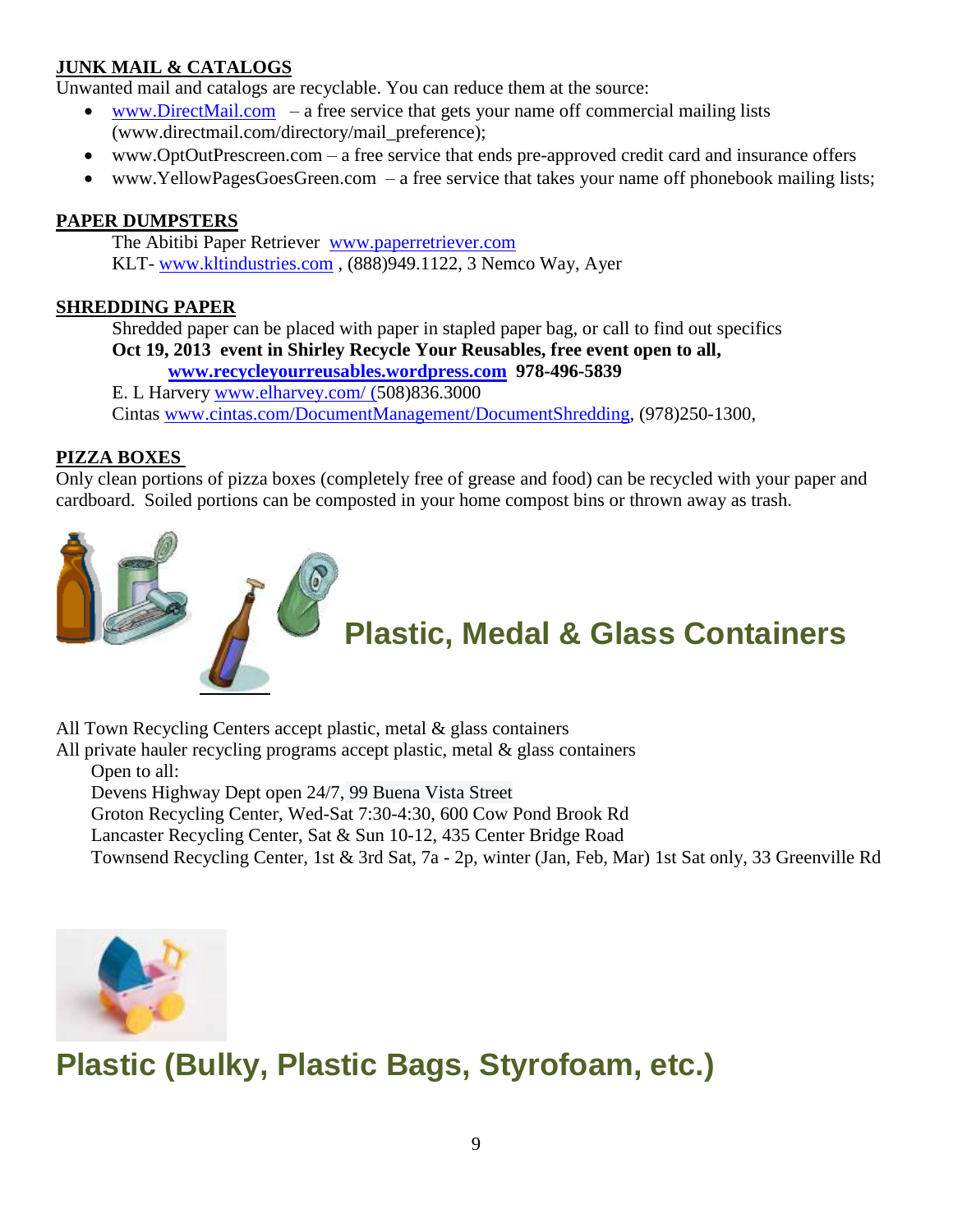# **PLASTICS**

Technological advances and new markets have recently expanded plastic recycling guidelines:

- **Clear, hinged "clamshell" containers** (clear molded plastic containers) typically used to included with your bottles and cans. Do not include Styrofoam or colored plastics like black trays) or any container labeled "compostable" in your recycling bin.
- **Caps and lids** keep on the empty container

# **BAGS**

Most supermarket and grocery stores, dry cleaners, and large retail stores will take plastic bags. **Do not put in with recyclables at the curb or the drop off**; they create litter and clog machinery at the processing facility. **For cloth bags (see "Textiles")**

**BOATS** plastic: -EL. Harvey can recycle the seasonal wrap

# **PACKAGING MATERIALS**

Most of these materials are reusable; some are also recyclable:

- **Cardboard boxes** can be reused, and flattened boxes can be recycled with mixed paper.
- **Foam peanuts:** Antique & shipping stores take them
- **Cornstarch pellets** may be composted in a backyard bin or reused. However, these will not be accepted by commercial composting facilities or packing shipping stores.
- **Styrofoam blocks and shapes:** www.Reforamt.com (508)864-8723 1 Sculley Rd Ayer Free, Townsend Recycling center, or RYR event 10/19/13
- **Packing paper** is reusable as well as recyclable.
- **Plastic sealed air packaging** is reusable. Once deflated, it can also be recycled with shopping bags
- **Miscellaneous** packaging, clean and dry such as prepackaged food bags, frozen food, prewashed salad bags (unless they have #2 or #4), chip bags, cracker or cereal bags, foil lined coffee bags and animal feed bags (dog, cat, chicken, horse, fish), other plastic bags or wrappers can be made into new products by mailing them to:
	- o Lou's Upcycles, [www.lousupcycles.com,](http://www.lousupcycles.com/) [lousupcycles@gmail.com](mailto:lousupcycles@gmail.com)
	- o Trashebags.com 11 South Park, Montrose, Colorado 81401
- **Pellet fuel Bags**
	- o In Mass, Trex has partnered with Big Y, Shaw's, Whole Foods, Target, Wegman's and Market Basket to accept pellet and salt bags
- **Rigid, bulky plastics** are large, durable, molded items. Please do not place them in your recycling bin. Many recycling centers now accept.
- **Expanded polystyrene foam** (commonly referred to as Styrofoam) ReFoamIt collects Styrofoam and other previously non-recyclable plastics (e.g., plastic utensils) ReFoamIt, 1 Sculley Rd, Ayer, M-F 8-5, S 8-2 (508)864-8723
- **Plant pots and trays** are not recyclable with bottles and cans.Lowe's garden centers accept rigid plastic plant pots and trays at no cost. Many Recycling Centers now collect rigid plastic items including plant pots and trays. Thin (flimsy) black plastic trays are not recyclable in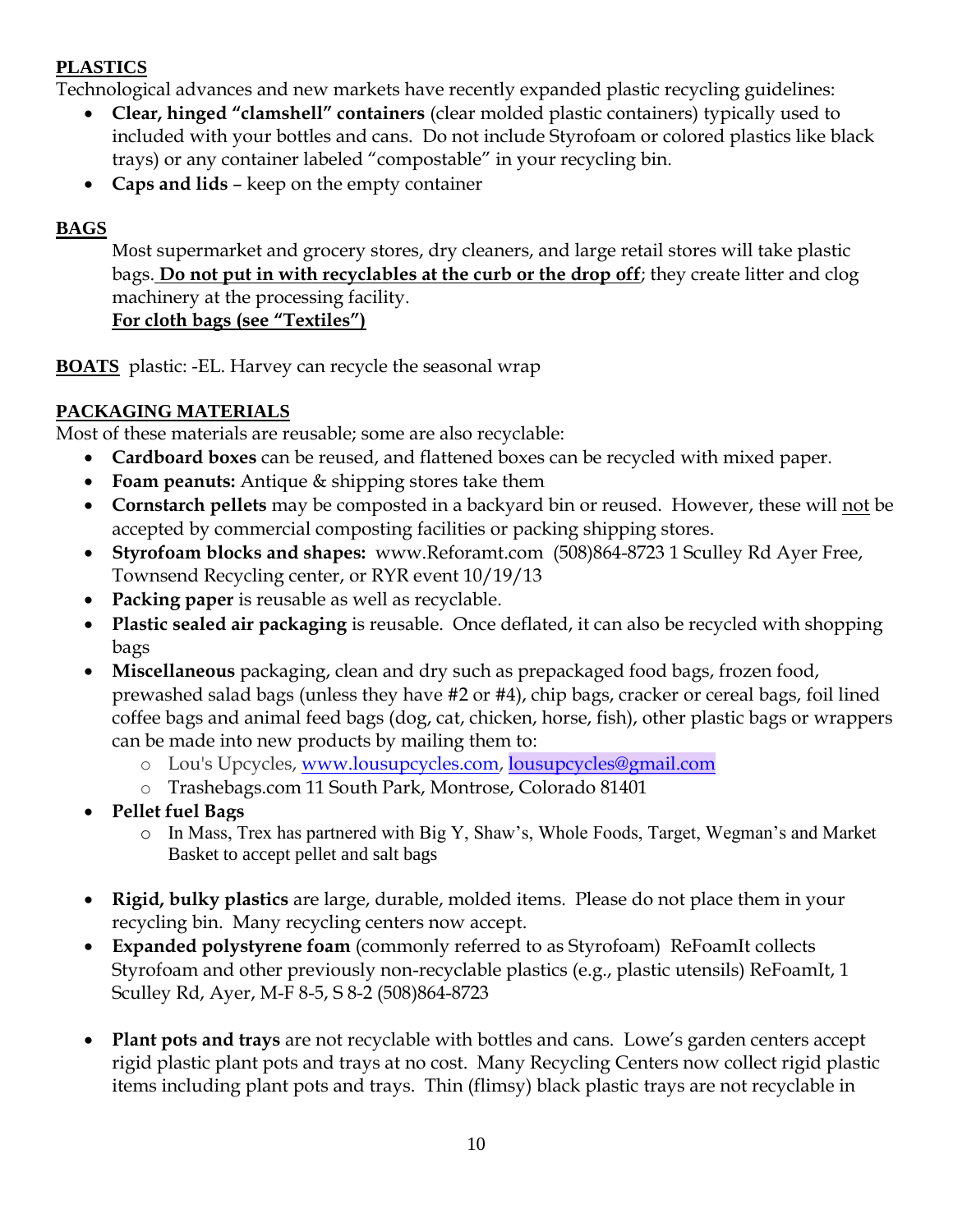either of these programs. Garden Clubs, garden centers and florist shops may also accept clean plastic planting containers for reuse. TEO in Townsend accepts for community garden.



-------------------------------------------------------------------------------------------------------------------------

Groton Regional Recycling Center is available to small businesses and private haulers serving the Town of Groton and Partner Communities, Ashby, Dunstable and Littleton. Materials collected include recyclable cardboard, mixed paper; metal cans, plastic containers and rigid plastics. The facility will accept deliveries from neighboring municipal drop-off centers, local businesses and small recycling haulers. There are potential revenue sharing opportunities for partner communities. This service will further expand the recycling capacity for the region. Please contact Tom Delaney by emailing [highway@townofgroton.org](mailto:highway@townofgroton.org) or call 978-448-1162 for more information.

#### ---------------------------------------------------------------------------------------------------------------------------

#### **REUSE**

#### TOO-GOOD-TO-TRASH ITEMS:

Free online swap shop

- Open to ALL area communities. Groton Free Stuff Yahoo Group [www.groups.yahoo.com/group/GrotonFreeStuff/](http://groups.yahoo.com/group/GrotonFreeStuff/)
- Lunenburg: [groups.yahoo.com/group/lunenburgfreestuff](http://groups.yahoo.com/group/lunenburgfreestuff)
- Shirley: [www.FreeCycle.org/SHirleyMA](http://www.freecycle.org/SHirleyMA)

Organizations that come to your house for free

- Salvation Army 1800- SA Truck satruck.org
- Epilepsy foundation with Savers (888) 322-8209 donatenewengland.org

Clothing bins around town and at local schools and recycling centers accept **ALL** textiles. Clothing, footwear, stuffed animals & household textiles in any condition, just **NO Wet** and **NO Smell**.

| <b>Big Brothers/Big</b> | www.bbbsfoundation.org | In Leominster                            | 1-800-483-5503     |
|-------------------------|------------------------|------------------------------------------|--------------------|
| <b>Sisters</b>          |                        |                                          |                    |
| Goodwill                | www.goodwillmass.org   | 1010 Harrison Ave. Boston,<br>Amherst NH | 1-888-828-GIVE     |
| <b>Habitat ReStore</b>  | restorencm.org/        | 637 Lancaster St Leominster              | $(978)$ 227-5556   |
| <b>Household Goods</b>  | hgrm.org               | 435 Central St, Acton, MA                | $(978) 635 - 1763$ |
| Recycling               |                        |                                          |                    |
| The Wish Project        | www.thewishproject.org | 1A Foundry St. Lowell                    | $(978)$ 441-WISH   |

#### **ARTS, CRAFTS & HOBBY ITEMS**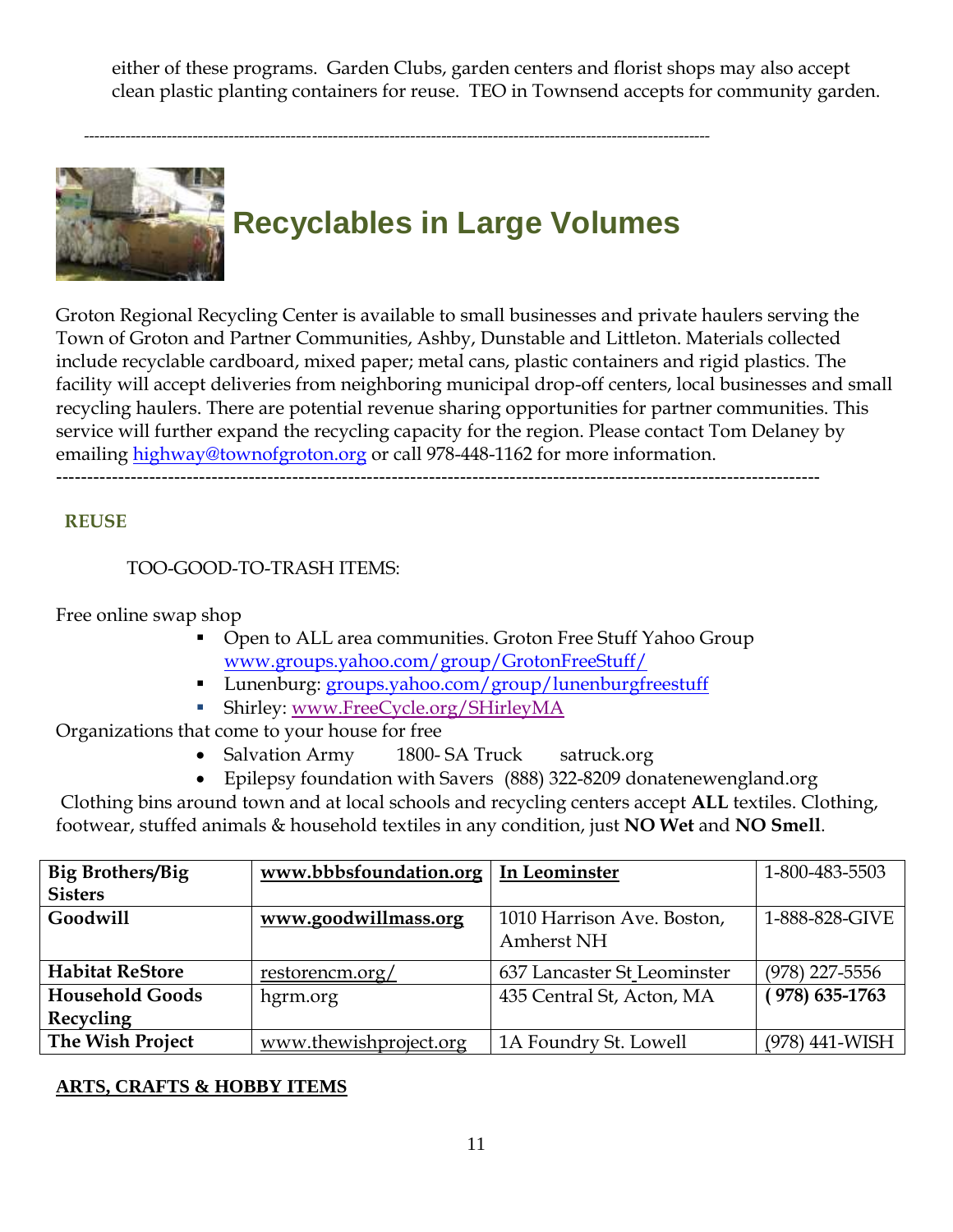Go to [www.crazycrayons.com](http://www.crazycrayons.com/) for information about recycling old crayons. Schools can recycle Elmer's glue bottles and sticks through the Glue Crew Program [\(www.elmersgluecrew.com\)](http://www.elmersgluecrew.com/).

Talk to your local recreation departments and preschools about donating your extra items.

# **BABY GOODS**

Baby R US has events to collect not-needed supplies in exchange for discounts vouchers. Charities love discount vouchers. The Lowell Wish Project, will take car seats and boosters less than 5 years old in great shape. **(**978) 441-WISH (9474) **[www.thewishproject.org](file:///H:/ReUse%20Guide%20working%20doc%202-13/www.thewishproject.org)**

# **BEDS**

- o Lowell- The Wish Project [www.thewishproject.org/](http://www.thewishproject.org/) 1A Foundry St. Lowell, (978) 441-WISH (9474)
- o **Fitchburg, Nashua Salvation Army [satruck.org/national-family-stores](http://satruck.org/national-family-stores)**1800- SA Truck
- o **Leominster Habitat for Humanity** 637 Lancaster Street (Route 117) [restorencm.org/](http://restorencm.org/) **(**978) 227-5556
- o **Household Goods Recycling** [435 Central St, Acton, MA](http://search.yahoo.com/r/_ylt=A0oG7mv67AlR4k8AzDBXNyoA;_ylu=X3oDMTBzM2VxZWlqBHNlYwNzYwRjb2xvA2FjMgR2dGlkA0RGRDVfODc-/SIG=12phafho0/EXP=1359633786/**http%3a/maps.yahoo.com/dd%3ftaddr=435%2bCentral%2bSt%26tcsz=Acton%2bMA)**( 978) 635-1763** hgrm.org

# **BICYCLES**

- To give away a bicycle in good condition, try GrotonFreeStuff (open to all) [www.groups.yahoo.com/group/GrotonFreeStuff/,](http://groups.yahoo.com/group/GrotonFreeStuff/) [www.freecycle.org,](http://www.freecycle.org/) [www.pedalpeople.com.](http://www.pedalpeople.com/)
- Friends of Pepperell library, Sue Boswell (978) 835-0133 Collect bikes year round for their annual used bike sale, bike sale in April and leftovers go to the Worcester earn a bike program[,worcesterearnabike.org/](http://click.infospace.com/ClickHandler.ashx?du=http%3a%2f%2fworcesterearnabike.org%2f&ru=http%3a%2f%2fworcesterearnabike.org%2f&ld=20130103&ap=7&app=1&c=playcityv2&s=playcityv2&coi=239137&cop=main-title&euip=74.104.31.161&npp=7&p=0&pp=0&pvaid=c498b5428ad74fc4b24f9d1f0a82ce84&ep=7&mid=9&hash=673BB1F9DEA38ECE03F5E5B9553AE4D2)
- For recycling options, see "Scrap Metal" Or "**Rigid, bulky plastics."**

# **BOOKS**

Take to public libraries, used bookstores, or to a book exchange area at your local Recycling Center. Salvation Army will take any book even encyclopedias. Books that are unsuitable for reuse can be recycled. Paperback books and phonebooks can be recycled as is, but the covers/spines from hardcover books must be removed prior to recycling.

Collection box is at Route 113/Route 119. GotBooks! 978.284.2500 [www.gotbooks.com](file:///C:/Users/Irene/Documents/MAC%20Files/FY13/2013%20TA/Guides/Nashboa/www.gotbooks.com) 255 Andover Street, Wilmington and in Nashua NH

Hands Across the Water 734-477-0135 [www.hatw.org/](http://www.hatw.org/) (Local location: Groton School, 282 Farmers Row) Reading Tree/Discover Books 1-(888) 402-BOOK - [www.surplusbooksforcharity.org/](http://www.surplusbooksforcharity.org/)

#### **CELL PHONES**

Most stores that sell cell phones and electronics will also accept them back for free (see list under "electronics")

#### **TEXTILES & CLOTHING**

Take to your local recycling center and put into drop-off box. Local reuse and donation opportunities exist for all kinds of textiles and shoes. Deliver clean/dry/used textiles and clothing to donation centers. **Include items that are torn, stained, with missing buttons or broken zippers.** These organizations will also welcome old hats, gloves, (mismatched) socks, underwear, belts, ties, purses, handbags and shoes in any condition, as long as they are NOT Wet and have NO smell. Donations of household goods like curtains, pillows, drapes, comforters, sheets, pillow cases, towels, stuffed animals, table cloths and linens can be donated as well.

Animal shelters also accept old sheets, blankets, pillowcases, bedspreads, throw rugs and towels for reuse. **Townsend Ecumenical Outreach** (TEO) 82 Bayberry Hill Road, Townsend 978-597-2209 **Ginny's Helping Hand,** (978) 537-1387, **[www.ginnyshelpinghand.org/,](http://www.ginnyshelpinghand.org/)** 52 Mechanic Street, **Leominster-**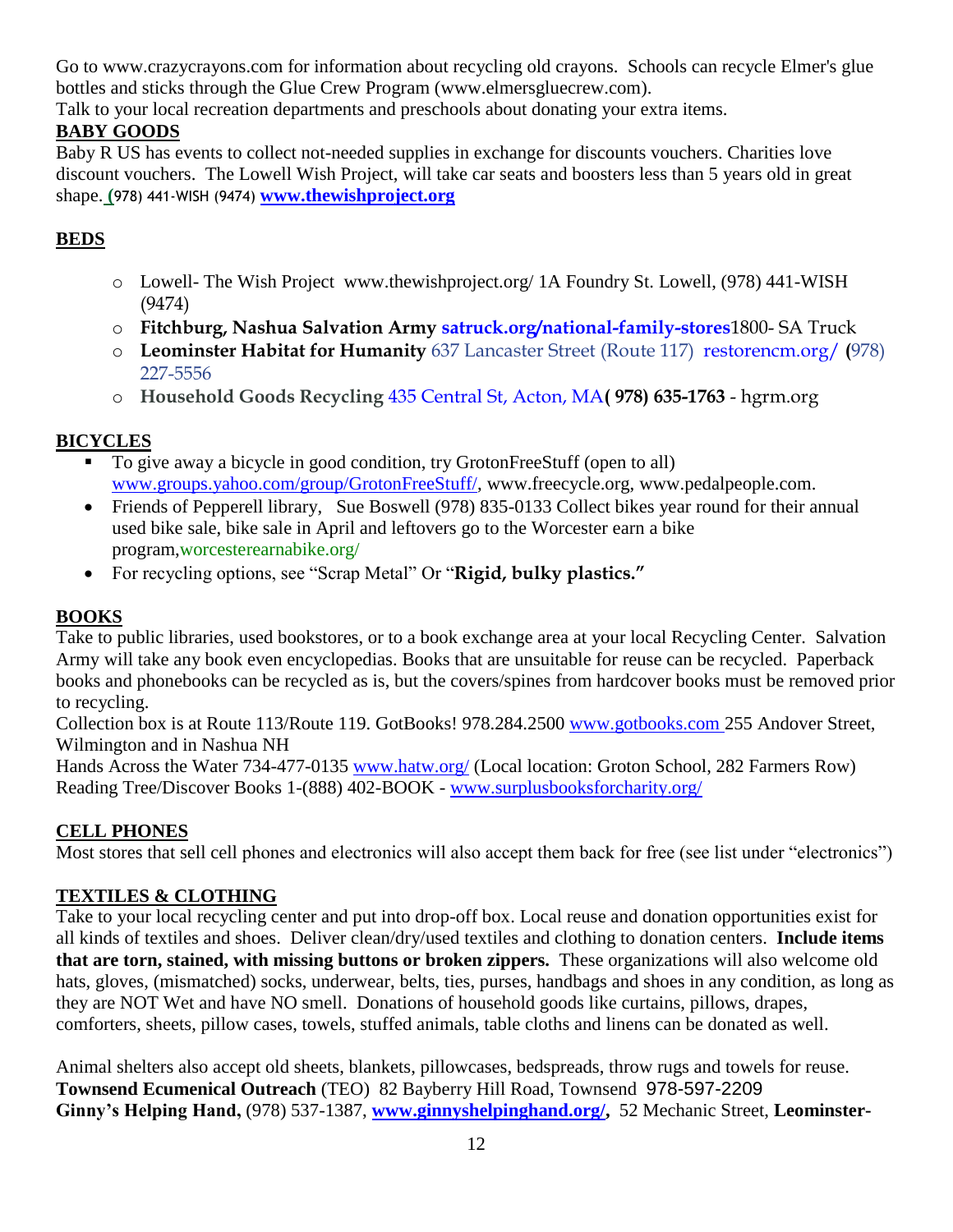**Devens Loaves and fishes** (978) 772-4627 www.[loavesfishespantry.org](http://www.loavesfishespantry.org/) 234 Barnum Road Devens, All the clothing bins around town and at recycling centers and at schools.

#### **CLOTHES HANGERS**

Metal hangers are accepted for reuse by some dry cleaners and are also accepted for recycling as scrap metal at most Recycling Centers. Wal-Mart accepts plastic hangers. Plastic hangers are recyclable at "bulky rigid plastics" collections not in curbside or container collection bins

#### **COSTUMES**

Uncommon costume in Townsend (978) 597-6102 Thrift shops (see below)

# **EYE GLASSES:**

Most eye care providers will accept and have Lions box for glasses. Workers Credit Union has a Lions box for glasses in Townsend.

# **FOOD PANTRIES THAT ACCEPT CLOTHES, FOOD, CHRISTMAS GIFTS**

Loaves and Fishes- Devens (Ayer, Groton, Harvard, Littleton, and Shirley) PACH- Pepperell TEO- Townsend

#### **FURNITURE**

Furniture in good condition can be sold or donated for reuse. When you purchase a new mattress, ask the retailer to take back the old one. The Wish Project [www.thewishproject.org/goods](http://www.thewishproject.org/goods) will take mattresses especially crib and twin mattresses. Salvation Army, Goodwill, Epilepsy foundation- Savers will take furniture as will Habitat ReStore as about pick up.

#### **GREETING CARDS**

Cards are recyclable with paper if they don't have any foil, metal or batteries (see "Batteries"). St. Jude's Ranch for Children will take and reuse and recycle cards for all occasions year round [www.stjudesranch.org/shop/recycled-card-program/.](http://www.stjudesranch.org/shop/recycled-card-program/) Townsend Recycling Center is taking cards for Townsend Recreation.

#### **KITCHEN EQUIPMENT**

Salvation Army, Wish project, Home Goods Recycling and Habitat ReStore

# **MUSICAL INSTRUMENTS**

- Hungry for music (www.hungryformusic.com) distributes quality musical instruments and sheet music to underserved children in the US and abroad.
- The Minor Chord, in Littleton, accepts instruments and hands them off to the Veterans' Medical Center in Bedford, MA. <www.theminorchord.com>.
- Joy of Music Program (JOMP) in Worcester accepts used instruments in working order or which at least will not cost more to fix than the instrument is worth. Joy of Music Program 1 Gorham Street Worcester (508) 856-9541

#### **PET SUPPLIES:**

Animal control officer in town, and local vet offices

#### **SPORTS EQUIPMENT**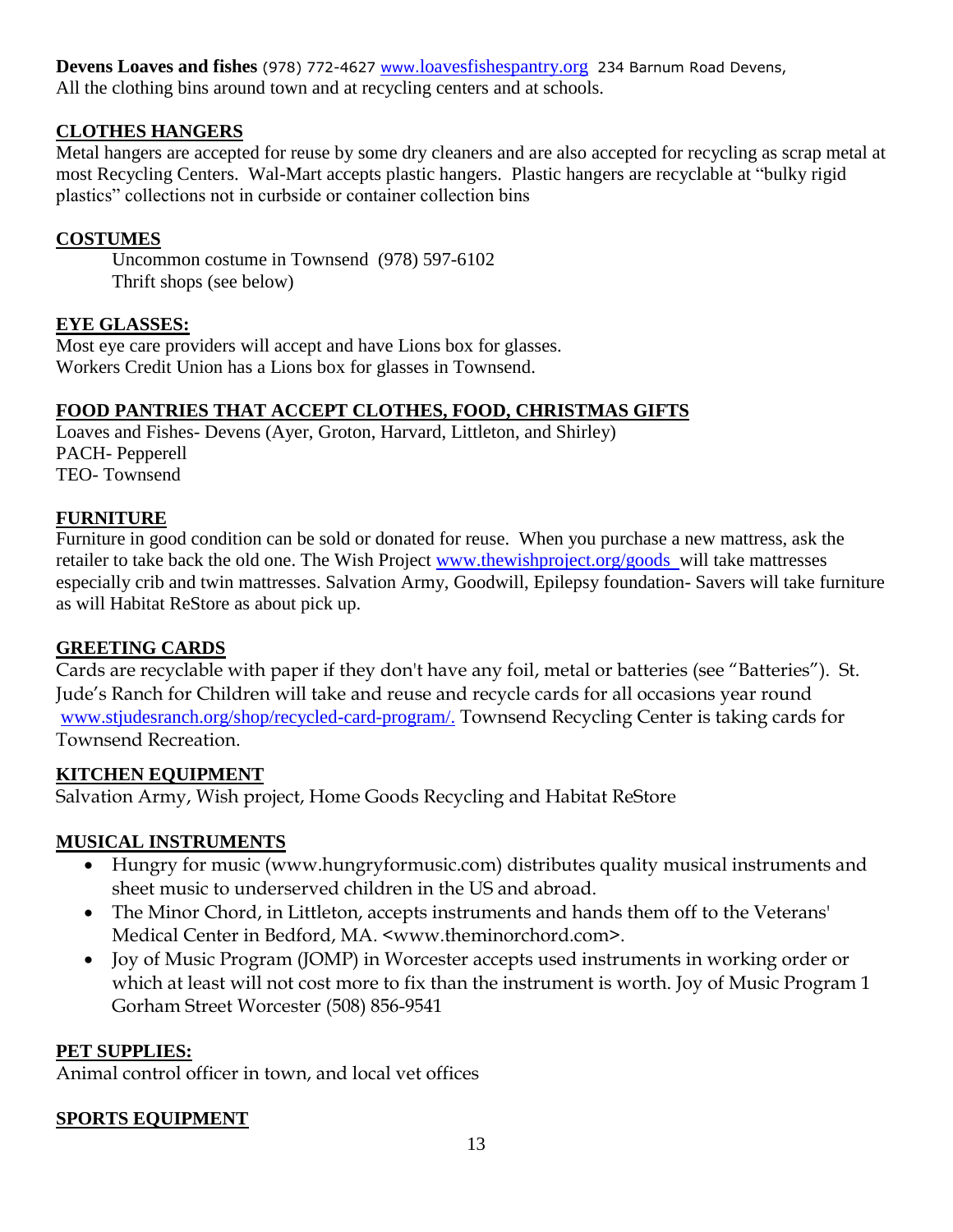Buy or sell quality sports equipment through Play It Again Sports (for locations and other information, visit [www.playitagainsports.com](http://www.playitagainsports.com/) **.** Scouts often take sports equipment for fundraisers.

# **SKIS**

Schools and Ski clubs often have annual ski exchange and sales

#### **STUFFED ANIMALS**

Reuse and Recycle in area clothing bins around your community.

**STYROFOAM** ReFoamIt, 1 Sculley Rd, Ayer, M-F 8-5, S 8-2 508-864-8723, Townsend Recycling center, or RYR event 10/19/13

# **THRIFT SHOPS**

Littleton- Noah's Ark 320 Great Rd (978) 952-6788 Townsend-Unique boutique 536 Main St – (978) 597-1916 [www.wandasuniqueboutique.com](http://www.wandasuniqueboutique.com/) Groton- Give & Take, 38 Court Street – (978)877-6787

# **TOYS**

Salvation Army, Savers

#### **TOOLS**

Habitat for Humanity, Salvation Army

#### **TOILETRIES**

Home Goods Ministry, Homeless shelters, Food banks

#### **TROPHIES**

The Boys and Girls Club of Lowell [www.lbgc.org](http://www.lbgc.org/) (978)458-4526

#### **UPHOLSTERED FURNITURE,**

- o Habitat for Humanity ReStore
- o Salvation Army

# **VIDEO GAMES** (See "Book")

School exchanges, Salvation Army, Savers

# **YARD SALE ITEMS:**

- Groton Labor Day Scout yard Sale
- Littleton yard sales in July
- Pepperell Community yard sales April
- Shirley Town Wide Yard Sales May and October(weekends vary)
- Shirley St. Anthony's Bazaar every August, first weekend, huge white elephant sales



Yard / Garden (Brush, Leaves, Yard Waste, etc)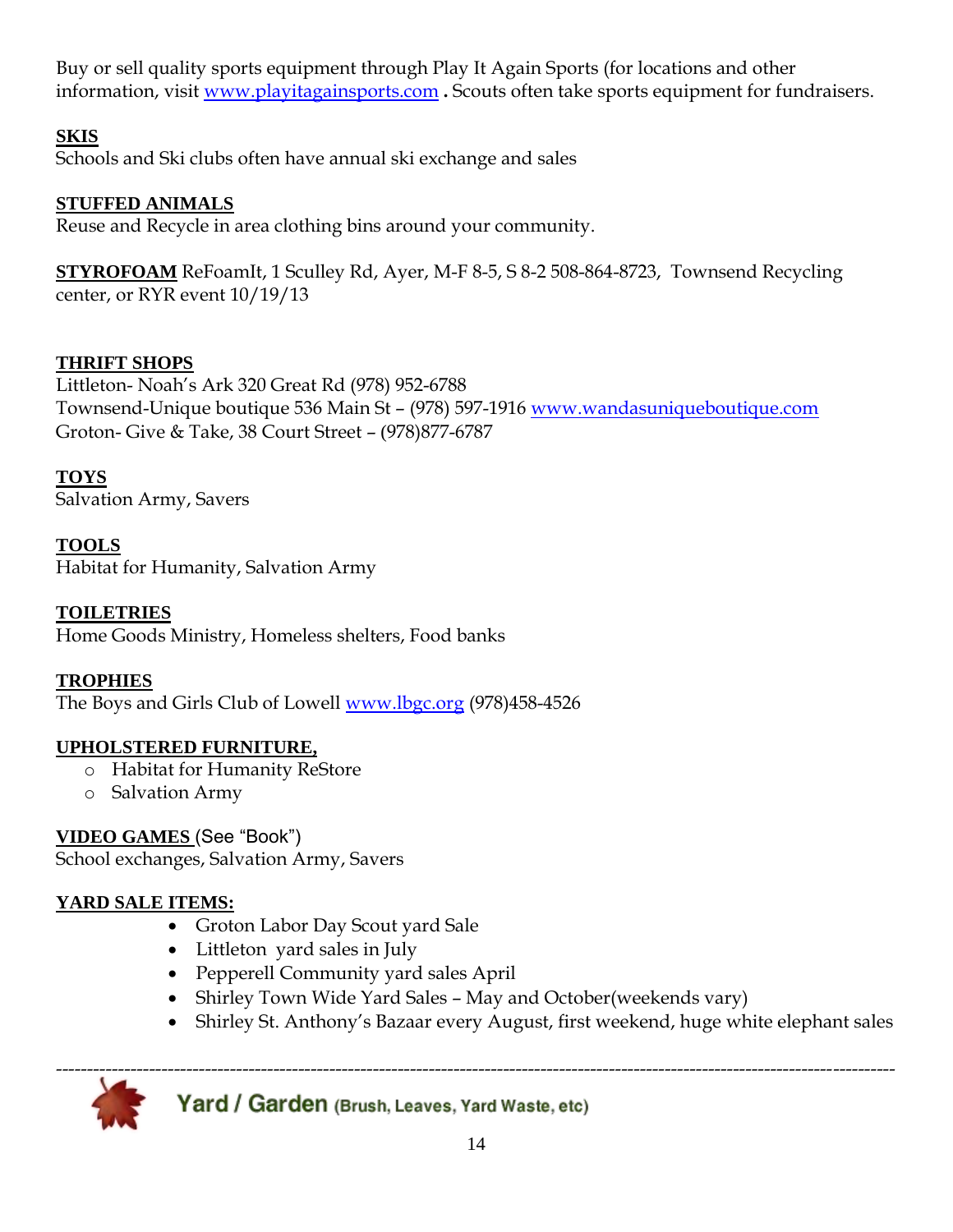#### **YARD WASTE, LEAVES, BRUSH, CHRISTMAS TREES**

Throwing away leaf and yard waste as trash is prohibited by State regulations. Consider composting your organic materials in a backyard compost bin or contact your community representative\* to find out if yard & leaf waste is accepted at your Recycling Center.

# **CHRISTMAS TREES**

Check your Recycling Center. Groton and Townsend take Christmas trees. Some Boy Scouts will have collections.

---------------------------------------------------------------------------------------------------------------------------------------

# **Miscellaneous- items for reuse or recycling**

# **ALUMINUM FOIL & PRODUCTS**

Clean and recycle with your bottles & cans. Check with your local collection

#### **CARTONS & DRINK BOXES**

Paper cartons ("aseptic packaging" for dairy products, soy milk, soup, juice) can be recycled with bottles and cans. Rinse/flatten containers. Terracycle ([www.terracycle.net](http://www.terracycle.net/)) or local programs, see Drink Pouches & Wrappers, below.

#### **CORKS**

Corks should not be put in your recycling bin. Great for art supplies. Natural corks can be crumbled and added to a backyard compost bin or taken to Whole Foods.

#### **DIAPERS (CLOTH)**

Amherst, NH, the thrift store "Mother and Child"- 650 Amherst St Nashua, NH (603) 886-6727

#### **DRINK POUCHES & WRAPPERS**

Terracycle drop off location at Florence Roche Elementary School called UPCYCLEIT! Put empty drink pouches; (such as Capri Sun and Honest Kids) energy bar wrappers; (granola, cereal, protein bars, including Rice Krispie Treats) Chip bags, candy wrappers, and GoGo squeeZ containers in the drop off container at the Florence Roche Cafeteria. Questions? contact Groton Grange sponsor, Sally at [SallyL13@gmail.com](mailto:SallyL13@gmail.com) or [978-448-3418.](tel:978-448-3418) TerraCycle will upcycle the materials into cool new eco-friendly and affordable products such as tote bags, pencil cases, kites, shower curtains. [www.terracycle.net](http://www.terracycle.net/)

#### **EXERCISE EQUIPMENT**

Reuse- Free stuff, yahoo group for our area. Recycle- metal- (see Metal) / bulky plastic (see plastic**)**

#### **FIRE EXTINGUISHERS**

Residents can call their fire department or community representative\* to find out if fire extinguishers are accepted.